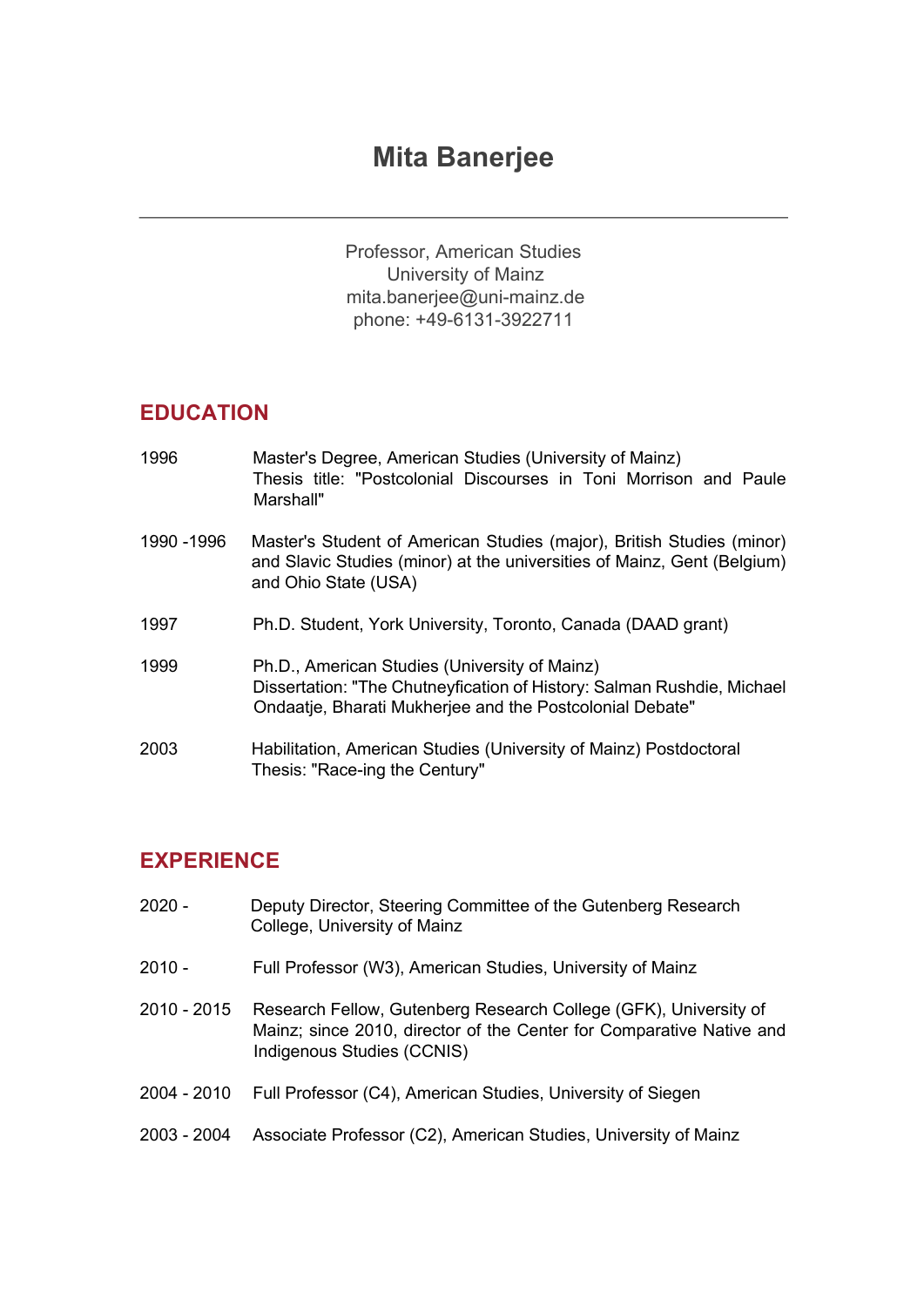| 2000 - 2002 | Postdoctoral Visting Scholar, University of California, Berkeley<br>(Emmy Noether Grant, German Research Foundation) |  |
|-------------|----------------------------------------------------------------------------------------------------------------------|--|
| 1998 - 2000 | Assistant Professor, Department of American Studies, University of<br>Mainz                                          |  |
| 1997        | Visiting Scholar, York University, Toronto                                                                           |  |

### **RESEARCH INTERESTS**

American Renaissance, Naturalism, Ethnic American Literature, Indigenous Studies, Medical Humanities, Whiteness Studies, Critical Race Theory, Life Writing

# **EDITORIAL EXPERIENCE**

| January 2004 - 2006  | Member of the Advisory Board of Atlantic Studies,<br>MESEA (Multi-Ethnic Studies of Europe and the<br>Americas), published by Routledge |
|----------------------|-----------------------------------------------------------------------------------------------------------------------------------------|
| December 2004 - 2010 | Member of the Review Board of Amerikastudien / American<br><b>Studies</b>                                                               |
| July 2006 - 2010     | Co-editor of the Monograph Series "Reihe Siegen" (with<br>Ralf Schnell, Walburga Hülk-Althoff und Georg Stanitzek)                      |
| $2013-$              | Member of the Editorial Board of Atlantic Studies                                                                                       |

### **GRANTS AND AWARDS**

| $2014 -$    | Co-Speaker of the Research Training Group "Life Sciences,<br>Life Writing: Boundary Experiences of Human Life between<br>Biomedical Explanation and Lived Experience" (GRK<br>2015/2, funded by the German Research Foundation, DFG) |
|-------------|--------------------------------------------------------------------------------------------------------------------------------------------------------------------------------------------------------------------------------------|
| 2016-2019   | Principal Investigator in the DFG-Research Group<br>"Un/doing Difference", Research Project: "Centenarian's<br>Autobiographies" (FOR-1939)                                                                                           |
| 2010 - 2015 | Gutenberg Research Fellowship, University of Mainz                                                                                                                                                                                   |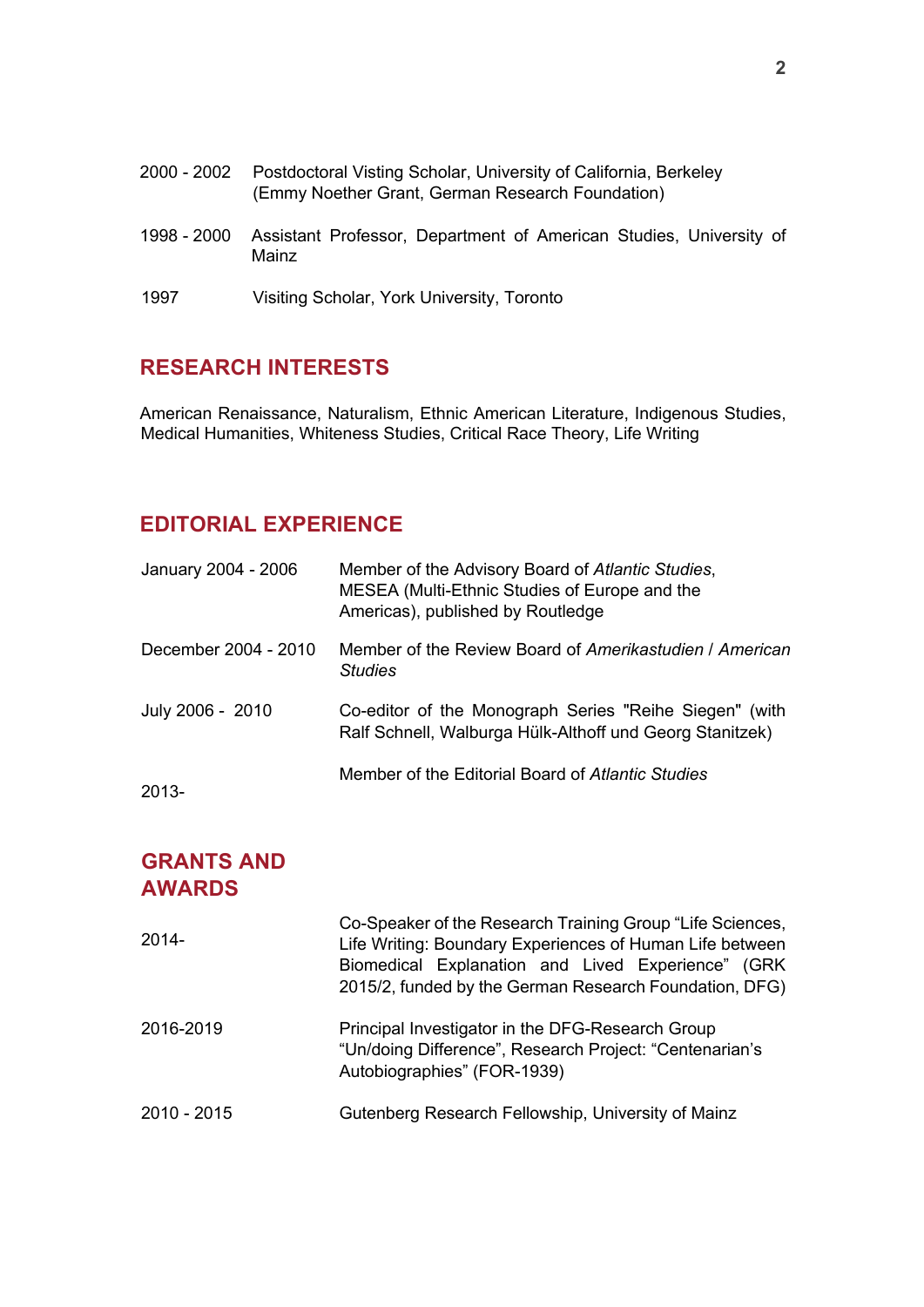| 2011 - 2012             | Research grant, University of Mainz (Förderlinie 1),<br>Projekt: "Neudefinition der "indigenen Kultur" der neuen<br>Welt und Ozeaniens durch interkulturelle<br>Kunstproduktion" (in collaboration with Prof. Anton<br>Escher and Prof. Oliver Scheiding)                         |
|-------------------------|-----------------------------------------------------------------------------------------------------------------------------------------------------------------------------------------------------------------------------------------------------------------------------------|
| 2010 - 2012             | Research grant from the German Academic Exchange<br>Fund (DAAD) for a collaboration with Michael Nijhawan<br>(York University, Toronto), Project: "Asian Diasporic<br>Communities in Canada and Germany: Theorizing the<br>Politics of Secularism Across Disciplinary Boundaries" |
| April 2003 - April 2004 | Research grant from the Centre for Intercultural Studies<br>(ZIS), University of Mainz, Project: "Mainstreaming<br>Minorities: The Representation of Ethnicity in German and<br>US Popular Cultures" (with Peter Marx)                                                            |
| <b>June 2003</b>        | Invitation to the Young Scholars' Forum of the<br>Academy of Arts and Sciences, Mainz (Colloquia<br>Academica)                                                                                                                                                                    |
| April 2000 - March 2002 | Scholarship from the German Research Foundation<br>(DFG), Emmy Noether Program, for the postdoctoral<br>thesis "Race-ing the Century" (University of California,<br>Berkeley, Ethnic Studies)                                                                                     |
| May 2002                | Dissertation Prize 2002, "Vereinigung der Freunde der<br>Universität Mainz e.V."                                                                                                                                                                                                  |
| Nov. 96 - Oct. 98       | Research grant from the state of Rhineland-Palatinate<br>for the dissertation project "The Chutneyfication of<br>History"                                                                                                                                                         |
| August 97 - Dec. 97     | Research grant from the German Academic Exchange<br>Fund (DAAD) (York University, Toronto)                                                                                                                                                                                        |
| Jan. 95 - April 95      | Scholarship from the Erasmus Commission (European<br>Academic Exchange Program), (University of Ghent,<br>Belgium)                                                                                                                                                                |
| August 92 - June 93     | Scholarship from the Fulbright Commission (Ohio State<br>University, USA)                                                                                                                                                                                                         |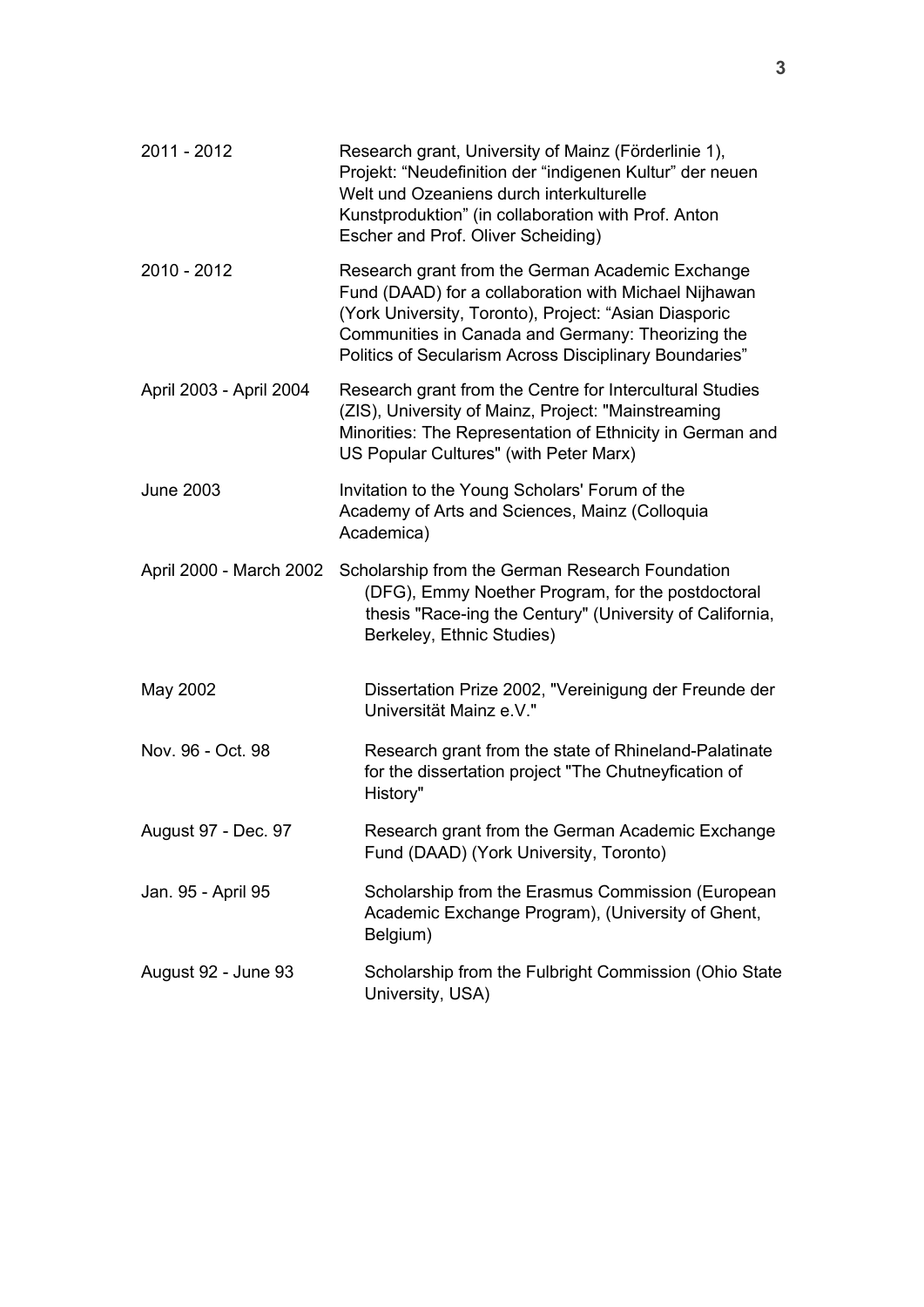### **PUBLICATIONS**

### **Monographs**

*The Chutneyfication of History: Salman Rushdie, Michael Ondaatje, Bharati Mukherjee and the Postcolonial Debate*. Heidelberg: Winter, 2002.

*Race-ing the Century*. Heidelberg: Winter, 2005.

*Ethnic Ventriloquism: Literary Minstrelsy in Nineteenth-Century American Literature*. Heidelberg: Winter, 2008.

*Color Me White: Naturalism/Naturalization in American Literature.* Heidelberg: Winter, 2013.

*Medical Humanities in American Studies*. Heidelberg: Winter, 2018.

*Biologische Geisteswissenschaften*. Heidelberg: Winter, 2020. (in print)

### **Edited Volumes**

*Virtually American? Denationalizing American Studies.* Heidelberg: Winter, 2009.

*Living American Studies*. Heidelberg: Winter, 2010. (co-edited with Carmen Birkle, Bärbel Höttges, Manfred Siebald and Nicole Waller)

*Re-Ethnisierung, Repräsentation von Indigenität und gelebte Bikulturalität*. Heidelberg: Winter, 2015. (co-edited with Anton Escher and Andrea Blätter)

*Comparative Indigenous Studies*. Heidelberg: Winter, 2016.

#### **Didactics**

(with Susanne Stadler) *Model Democracy or Many-Headed Giant? Viewfinder India*. Series Editor Peter Freese. München: Langenscheidt, 2007.

(with Susanne Stadler) *Resource Book: Viewfinder India*. München: Langenscheidt, 2008.

#### **Articles**

"Pork Chops and *alu gobi*: The (Un)translatability of Cultural Difference in Bharati Mukherjee's *Jasmine*." *Holding Their Own: Perspectives on the Multi-Ethnic Literatures*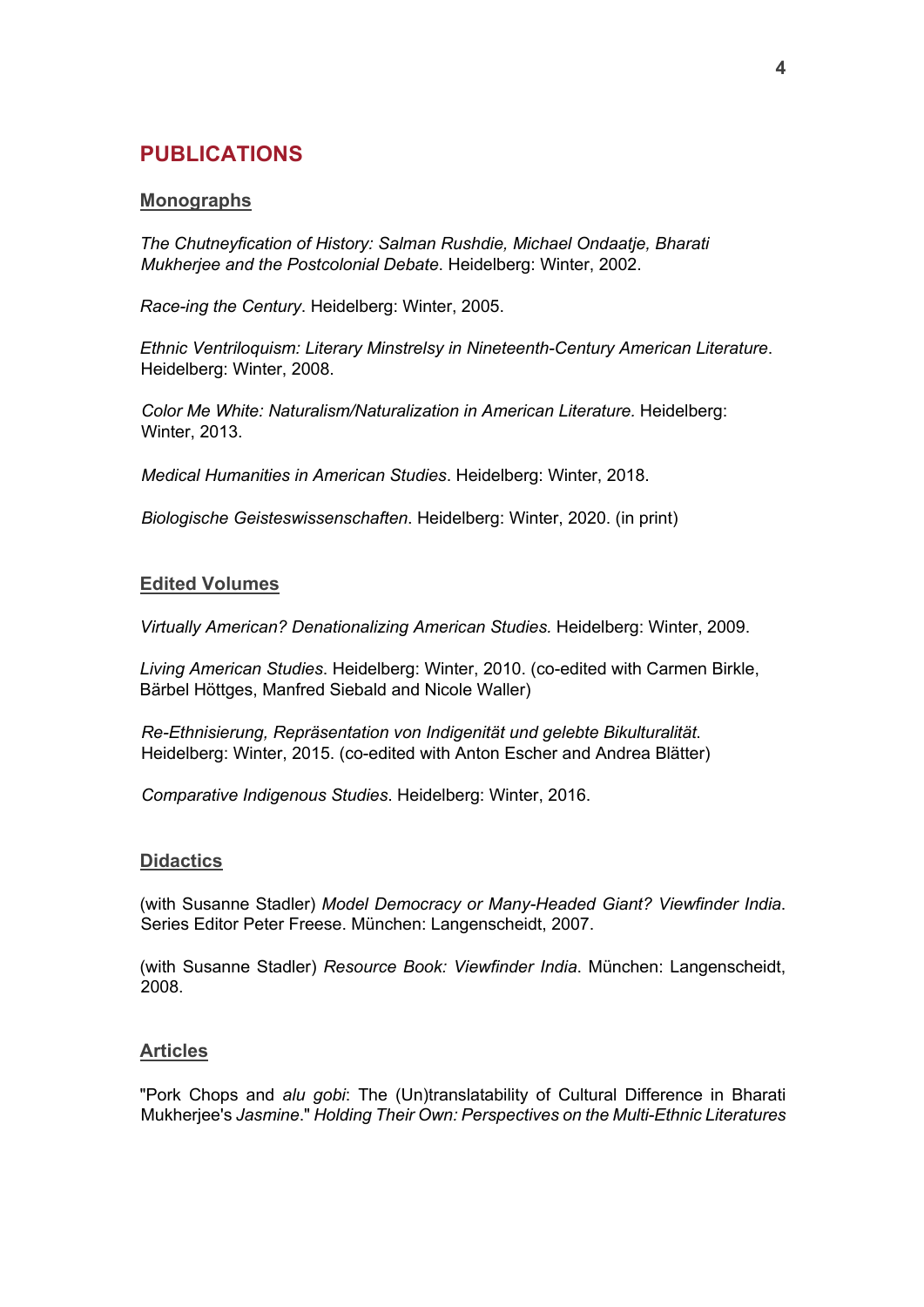*of the United States.* Ed. Dorothea Fischer-Hornung and Heike RaphaelHernandez. Tübingen: Stauffenburg, 2000. 143-52.

"Stickereien einer Unbekannten: Salman Rushdies *Shame*." *Frauen in Kultur und Gesellschaft: Ausgewählte Beiträge der 2. Fachtagung Frauen- und Genderforschung*. Ed. Renate von Bardeleben, unter Mitarbeit von Sabina MatterSeibel, Simone Nelles und Patricia Plummer. Tübingen: Stauffenburg, 2000. 241-52.

"Black Bottoms, Yellow Skin: From Ma Rainey to Maxine Hong Kingston's *Tripmaster Monkey*." *Amerikastudien / American Studies* 45.3 (2000): 405-23.

Migration and Its Metaphors: ZAA Special Issue. Coedited with Mark Stein and Markus Heide. *ZAA: Zeitschrift für Anglistik und Amerikanistik* 3 (2001).

"Hold Down the Furniture: Rushdie's Postcolonialism and the Diseases of Fixity." "Migration and Its Metaphors." *ZAA: Zeitschrift für Anglistik und Amerikanistik* 3 (2001): 266-76.

"A Hyphenated German Existence." *This Bridge Called Home: Twenty Years after This Bridge Called My Back*. Ed. AnaLouise Keating and Gloria Anzaldúa. New York: Routledge, 2002. 117-25.

"Queering Asian American Studies or The Belief that Pigs Can Fly." *Bridges: A Berkeley Journal for South and Southeast Asian Studies* 1 (2002): 33-64.

"Josephine Baker: Gendered Ethnicity on a Mainstream Stage." *gender forum* 12 (2002). <www.genderforum.uni-koeln.de>

"Civilizational Critique in Hermann Melville's *Typee*, *Omoo*, and *Mardi*." *Amerikastudien / American Studies* 48.2 (2003): 207-25.

"Die Aporie des Traumatischen: Toni Morrisons *Beloved* und das Holocaust Museum in Washingston D.C." *Colloquia Academica* 2003. Akademie der Wissenschaften und der Literatur. 5-22.

"'Traveling Barbies' and Rolling Blackouts: Images of Mobility in Mira Nair's *Monsoon Wedding*." *Comparative American Studies* 1.4 (2003): 448-70.

"Demokratie ist im Herzen der Minderheiten: Carlos Bulosans Roman *America Is in the Heart* und Johanna Poethigs Wandgemälde *To Cause to Remember*." *Partizipation als Chance: Beiträge zu Teilnahme und Teilhabe in der Gesellschaft*. Ed. Martin Hagedorn und Udo Hagedorn. Schwalbach: Wochenschau-Verlag, 2004. 161-71.

"The Ethnic Other as the *Buhfrau* of a White Nation: Comparative Ethnicities in German Popular Culture." *Sites of Ethnicity.* Ed. William Boelhower, Rocio Davis, and Carmen Birkle. Heidelberg: Winter, 2004.

"'What are you looking at?' Kaya Yanar's Ethnic Comedy and Osman Engin's *Kanaken-Gandhi*." *West Coast Line* 43 (2004): 16-34.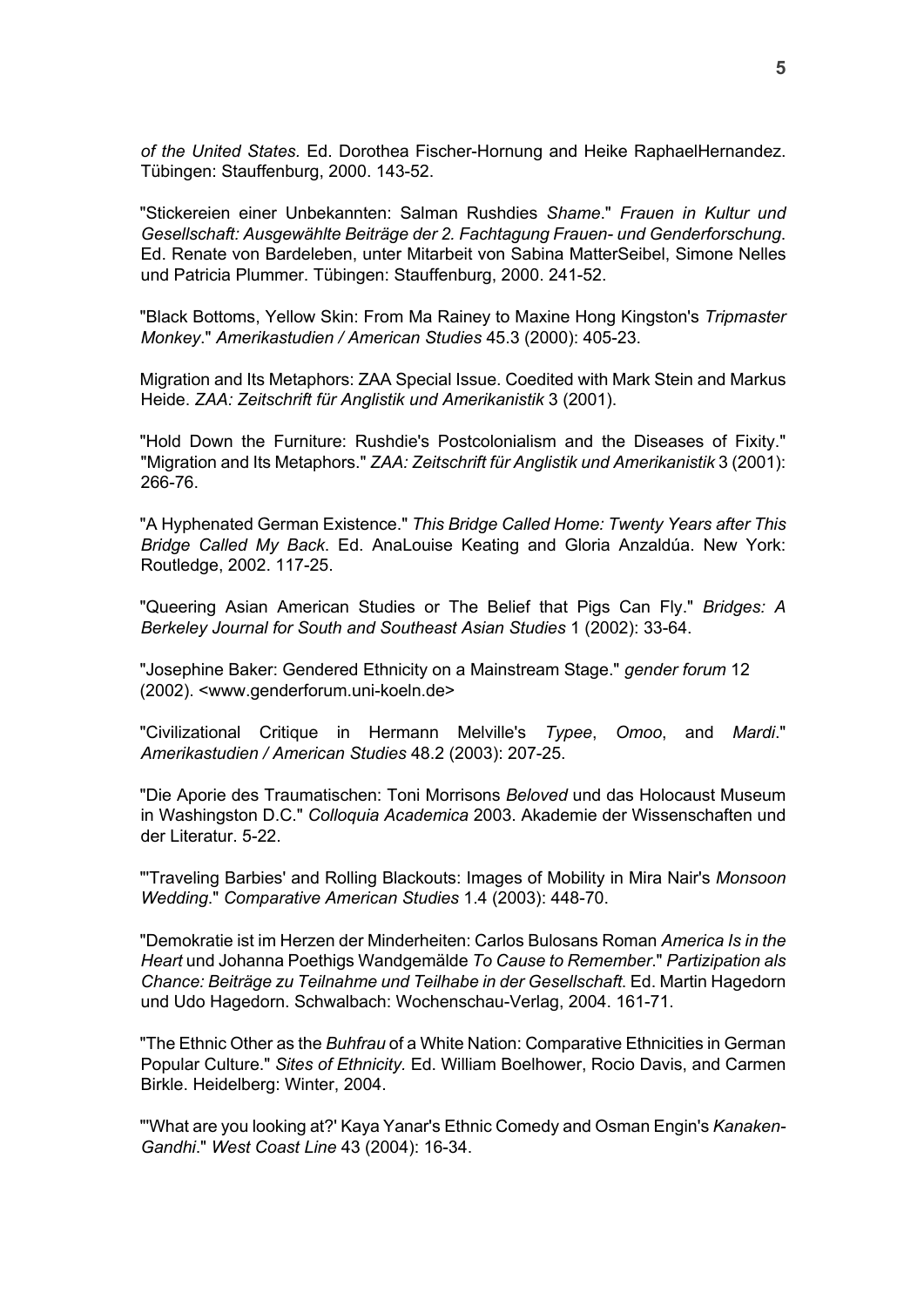"Polymorphous Perversity or the Contingency of Stereotypes in Bharati Mukherjee's *Leave It to Me*." *Sexualities in American Culture*. Ed. Alfred Hornung. Heidelberg: Winter, 2005.

"Queer Laughter: Shyam Selvadurai's *Funny Boy* and the Normative as Comic." *Laughter and the Postcolonial*. Ed. Susanne Reichl and Mark Stein. Amsterdam: Rodopi, 2005.

"Biculturality in Chitra Banerjee Divakaruni's *The Mistress of Spices*." *After Bagdad*. Ed. Gönül Pultar. New Academia Publishing, 2006.

"The Asian American in a Turtleneck: Fusing the Aesthetic and the Didactic in Maxine Hong Kingston's *Tripmaster Monkey*." *Literary Aesthetics and Theory in Asian American Writing*. Ed. Rocio Davis and Su-Im Lee. Philadelphia: Temple UP, 2005.

"Bollywood Meets the Beatles: Towards an Asian German Studies of German Popular Culture." *South Asian Popular Culture* 4.1 (2006): 19-34.

"Traveling Theory, Reshaping Disciplines? Envisioning Asian Germany through Asian Australian Studies." *Journal of Intercultural Studies* 27.1 (2006): 167-86.

"Portrait of the Artist as a Maker of Dolls: Salman Rushdie's *Fury*." *"America and the Orient": DGfA Jahrestagung 2004*. Ed. Ulf Reichhardt und Heike Schäfer. Heidelberg: Winter, 2006. 187-202.

"Skunk's Gall Bladders in Gin: Normalizing Chinatown in Denise Chong's *The Concubine's Children*." *Transcultural Localisms: Responding to Ethnicity in a Globalized World*. Ed. Yiorgos Kalogeras, Eleftheria Arapoglou, and Linda Manney. Heidelberg: Winter, 2006. 109-28.

"The Rush Hour of Black/Asian Coalitions? Jackie Chan and Blackface Minstrelsy." *Afro-Asian Encounters: Culture, History, Politics*. Ed. Heike Raphael-Hernandez and Shannon Steen. New York: New York UP, 2006. 204-22.

"Bollywood als akademischer Blockbuster: Die Entkolonialisierung von Cricket in *Lagaan*." *Film-Konzepte Indien*. Ed. Thomas Koebner und Fabienne Liptay. München: edition text + kritik, 2006. 61-76.

"Introduction." Special Issue on Asian American Studies. Ed. Mita Banerjee, Carmen Birkle, and Wilfried Raussert. *Amerikastudien / American Studies* 51.3 (2006): 31121.

"Vikrams of Change: The Suspended Transnational Presence of the Indian on 'Friends.'" *Amerikastudien* / *American Studies* 51.3 (2006): 411-23.

"America in Bollywood – Bollywood in American Studies." *Intercultural America*. Ed. Alfred Hornung. Heidelberg: Winter, 2007.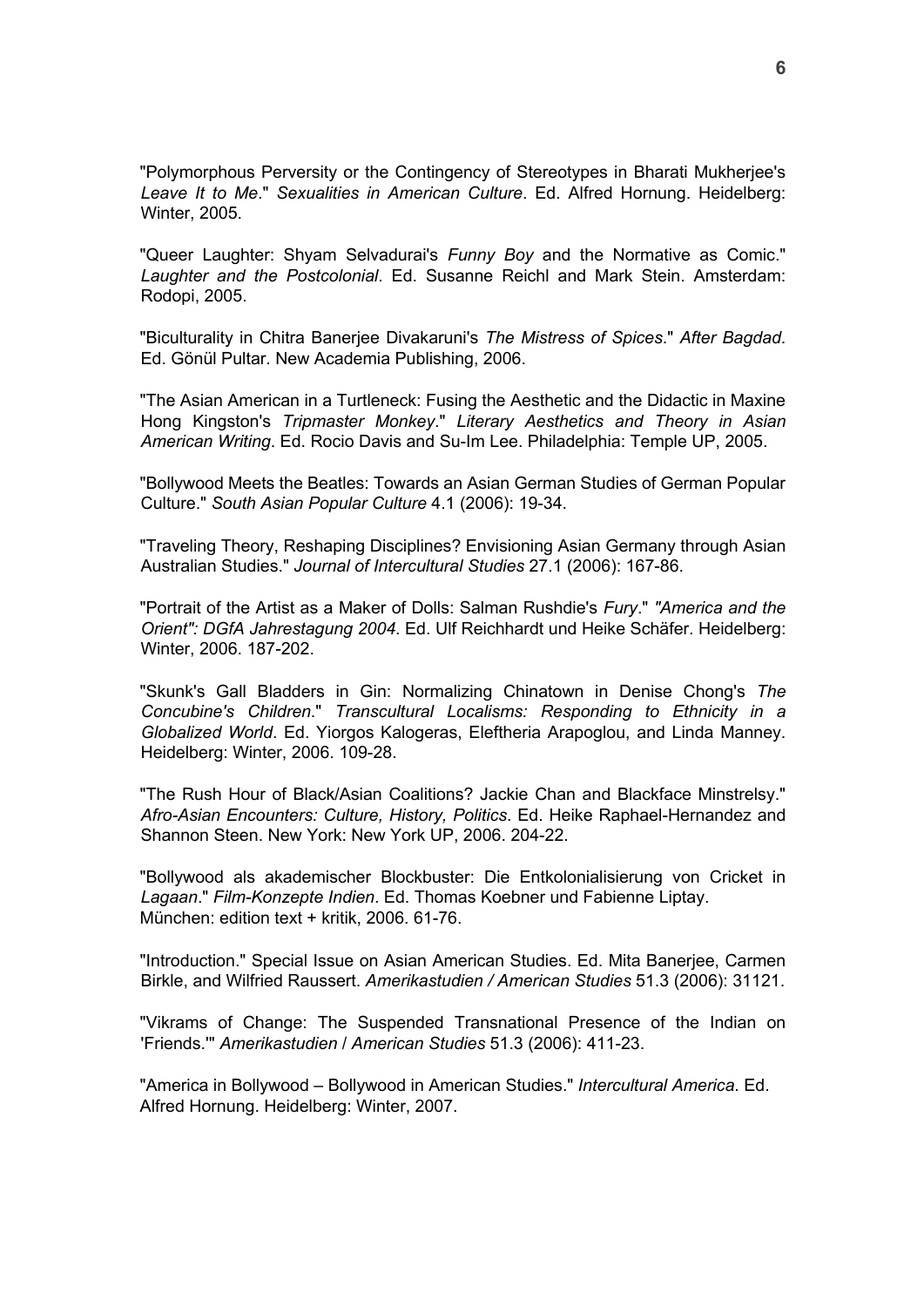"Indian Diaspora Meets Indo Chic: Fragmentation, Fashion and Resistance in Meera Syal's *life isn't all ha ha hee hee*." *Global Fragments: (Dis)orientation in the New World Order*. Ed. Anke Bartels and Dirk Wiemann. Amsterdam: Rodopi, 2007. 61-72.

"Fernsehsüchtig sind immer die anderen: Medienanalphabetismus als Stigma in der zeitgenössischen postkolonialen Literatur." *Literarische Medienreflexionen: Künste und Medien im Fokus moderner und postmoderner Literatur*. Ed. Sandra Poppe und Sascha Seiler. Berlin: Erich Schmidt-Verlag, 2007. 223-34.

"Postethnicity and Postcommunism in Hanif Kureishi's *Gabriel's Gift* and Salman Rushdie's *Fury*." *Reconstructing Hybridity: Postcolonial Studies in Transition*. Ed. Joel Kuortti and Jopi Nyman. Amsterdam: Rodopi, 2007. 309-24.

"The Burqa as Indo Chic: The Limits of Cultural Mobility and Monica Ali's *Brick Lane*." *Durchquerungen*. Ed. Iris Hermann and Maximiliane Jäger-Gogoll. Heidelberg: Winter, 2008.

"'A Whiteness of a Different Color?' Racial Profiling in John Updike's *Terrorist*." "Postcolonial Studies et études francophones." Ed. Janos Riesz and Véronique Porra. *Neohelicon* XXXV.2 (2008).

"Color Me Beautiful: Naturalism/Naturalization in Frank Norris' *The Octopus*." Representation and Decoration in a Postmodern Age. Ed. Alfred Hornung and Rüdiger Kunow. Heidelberg: Winter, 2009.

"Between the Burqa and the Beauty Parlor: Re-Orientalism in Azar Nafisi's *Reading Lolita in Teheran*." *Living American Studies*. Ed. M. Banerjee, C. Birkle, B. Höttges, M. Siebald, N. Waller. Heidelberg: Winter Verlag, 2010. 301-325.

"In the Name of God': Pakistani Film and the Global Discourse of Postcoloniality." *Anglistentag 2010 Saarbrücken.* Ed. Joachim Frenk and Lena Steveker. Trier: Wissenschaftlicher Verlag Trier, 2011. 171-182.

"More than Meets the Eye: Two Kinds of Re-Orientalism in Naseeruddin Shah's *What If?*" Lisa Lau and Ana Christina Mendes (eds): *Re-Orientalism and South Asian Identity Politics: The Oriental Other Within*. London and New York: Routledge, 2011. 124-142.

"Two Kinds of Indo Chic: Fremdverstehen Meets Cultural Hybridity." Sabine Doff and Frank Schulze-Engler (eds): *Beyond 'Other Cultures': Transcultural Perspectives on Teaching the New Literatures in English.* Trier: Wissenschaftlicher Verlag Trier, 2011. 31-46.

"The Myth of the EcoNative? Indigenous Presences in Ecocritical Narratives." *Literature, Ecology, Ethics: Recent Trends in Ecocriticism*. Ed. Timo Müller and Michael Sauter. Heidelberg: Winter, 2012. 215-226.

"Life Sciences and Life Writing." "Forum: Life Writing and Life Sciences." *American Lives*. Ed. Alfred Hornung. Heidelberg: Winter, 2013. 537-40.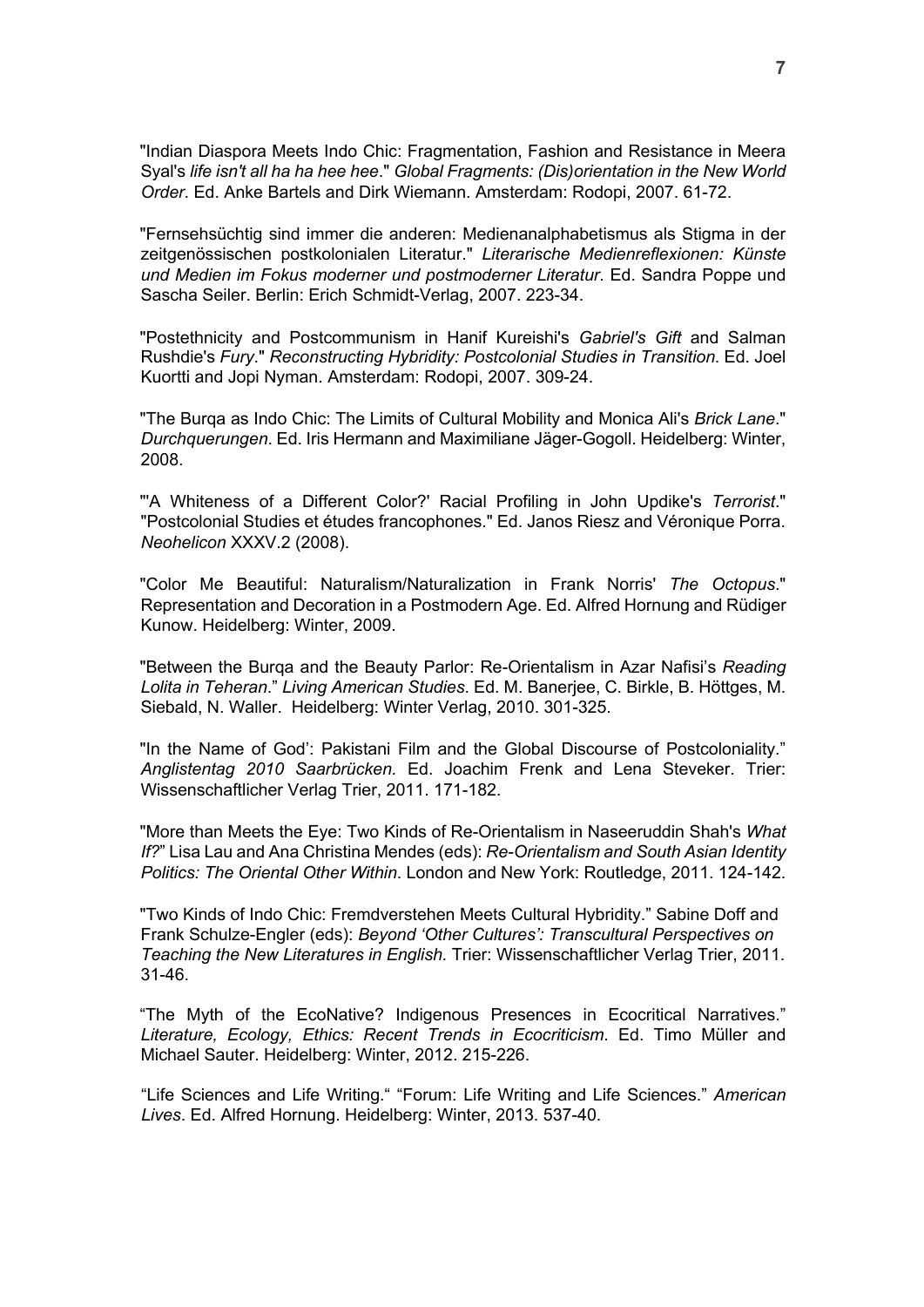Efferth, Thomas, Mita Banerjee, and Alfred Hornung. "Therapeutic intervention of posttraumatic stress disorder by Chinese medicine: Perspectives for trans-disciplinary cooperation between life sciences and humanities." *Medicine Studies* (August 2013).

Paul, Norbert, Mita Banerjee, and Susanne Michl. "Captious Certainties: Making, Meanings and Misreadings of Consumer-Oriented Genetic Testing." *Community Genetics* 5.1 (2014): 81-87.

Paul, Norbert, and Mita Banerjee. "Negotiating Pandemic Risk: On the Scandalization and Transcultural Transformation of the Swine Flu." (in print)

"'Frontiers of Justice': Visions of Planetarity and the 'Case Study' of India in a Globalized World." *American Studies Today: New Research Agendas*. Ed. Winfried Fluck et al. Heidelberg: Winter, 2014. 125-40.

"Naturalization and Citizenship in North America." *The Palgrave Handbook of Comparative North American Literature*. Ed. Reingard Nischik. New York: Palgrave, 2014.

Dahm, Ralf, und Mita Banerjee. "Mit interdisziplinärer Forschung Brücken bauen." *Biologie unserer Zeit* 44.4 (2014).

"'Nimm dein Pony aus meinem Garten': Formen des Heilens in Louise Erdrichs *Love Medicine* und Jonathan Wacks' *Powwow Highway*." *Sinnentwürfe in prekären Lebenslagen*. Ed. Michael Simon. *Zeitschrift für Volkskunde*, 2014.

"Life Writing." *Handbook Autobiography*. Ed. Martina Wagner-Egelhaaf. Amsterdam: De Gruyter, 2015.

"Postcolonialism." *Handbook Autobiography*. Ed. Martina Wagner-Egelhaaf. Amsterdam: De Gruyter, 2015.

Banerjee, Mita, und Norbert W. Paul. "Aging beyond the Rhetoric of Aging." *Serializing Age: Aging and Old Age in TV Series. Ed.* Oró-Piqueras und Anita Wohlmann. Bielefeld: Transcript, December 2015.

Thomas Efferth, Mita Banerjee, Norbert W. Paul et al. "Biopiracy of natural products and good bioprospecting practice." *Phytomedicine: international journal of phytotherapy and phytopharmacology* (Impact Factor: 3.13). 01/2016; DOI: 10.1016/j.phymed.2015.12.006

Norbert W. Paul, Mita Banerjee, and Thomas Efferth. "Life Sciences—Life Writing: PTSD as a Transdisciplinary Entity between Biomedical Explanation and Lived Experience." *Humanities* 12/2015; 5(1):4. DOI: 10.3390/h5010004.

Beutel ME, Jünger C, Klein EM, Wild P, Lackner KJ, Blettner M, Banerjee M, Michal M, Wiltink J, Brähler E. Depression, anxiety and suicidal ideation among 1(st) and 2(nd) generation migrants - results from the Gutenberg health study. BMC Psychiatry. 2016 Aug 12;16(1):288. doi: 10.1186/s12888-016-0995-2.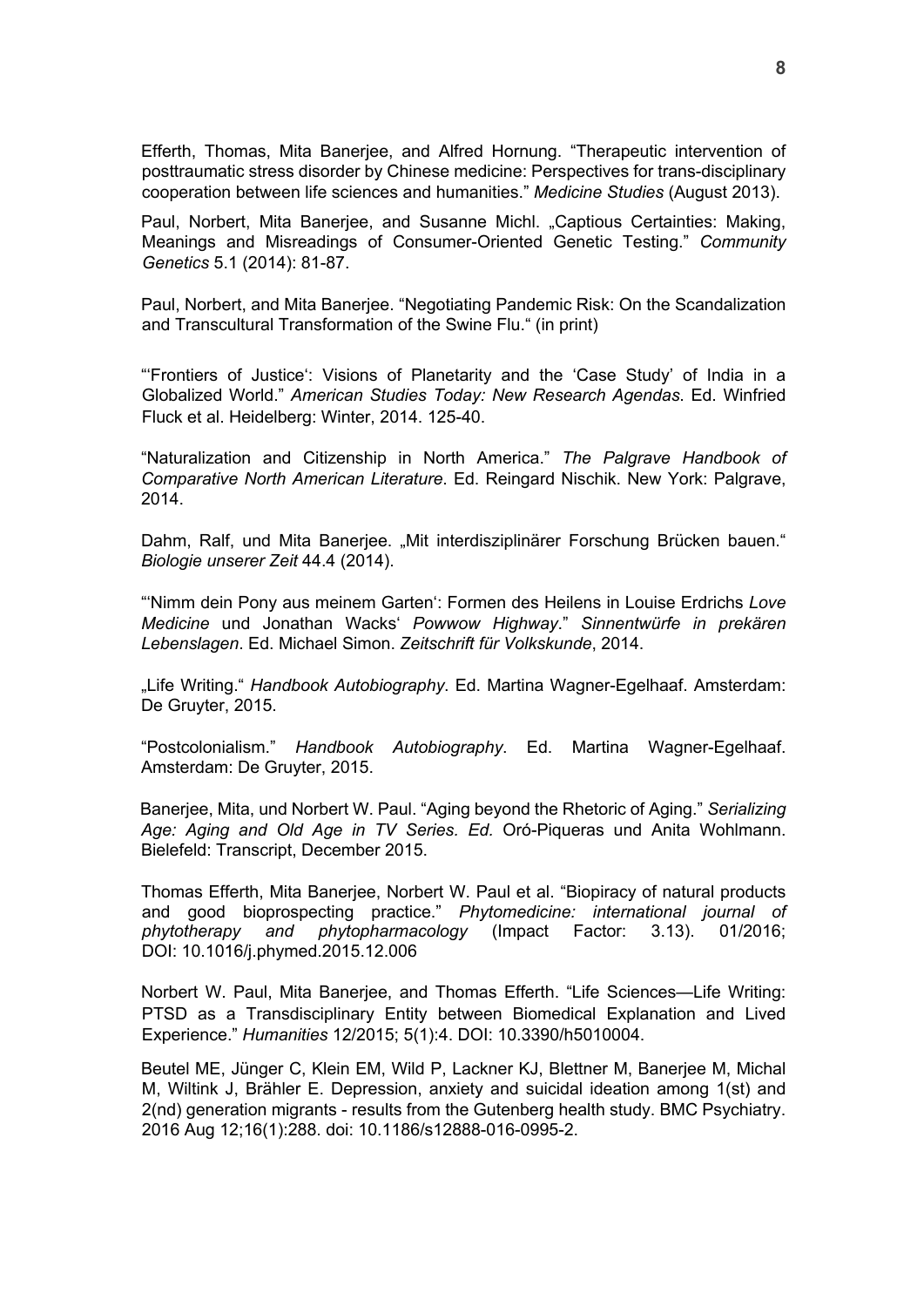"Bollywood Film and the American President(s): From George W. Bush to Barack Obama." *Obama and Transnational American Studies*. Ed. Alfred Hornung. Heidelberg: Winter, 2016.

"Introduction: Comparative Indigenous Studies and the Politics of Reconciliation." *Comparative Indigenous Studies*. Ed. Mita Banerjee. Heidelberg: Winter, 2016. 1-17. Print. American Studies - A Monograph Ser. 268.

"The Myth of the 'Vanishing' Indian: Transnational Perspectives and Indigenous Lives." *Comparative Indigenous Studies*. Ed. Mita Banerjee. Heidelberg: Winter, 2016. 199- 223. Print. American Studies - A Monograph Ser. 268.

"Postcolonialism and American Studies: Beyond Daffodils and Blue Eyes." Approaches to American Cultural Studies. Ed. Antje Dallmann, Eva Boesenberg, and Martin Klepper. New York: Routledge, 2016. 221-9. Print.

"Der Fall des weißen Riesen ‒ Was wir aus der amerikanischen Einbürgerungsgeschichte für die deutsche Flüchtlingskrise lernen können." Fremd sein! *Kursbuch* 185 (Mar 2016). Hamburg: Murmann, 2016. Print.

"Cosmopolitanism and Its Discontents in Mira Nair's *Monsoon Wedding*." *Crossroads in American Studies: Transnational and Biocultural Encounters. Essays in Honor of Rüdiger Kunow*. Ed. Frederike Offizier, Marc Priewe, and Ariane Schröder. Heidelberg: Winter, 2016. 85-107. Print. American Studies - A Monograph Ser. 269.

"Ecocriticism and Postcolonial Studies." *Handbook of Ecocriticism and Cultural Ecology*. Ed. Hubert Zapf. Berlin/Boston: DeGruyter, 2016. 194-207. Print. Handbooks of English and American Studies Vol. 2.

Paul, Norbert W. and Mita Banerjee. "Negotiating Pandemic Risk: On the Scandalization and Transcultural Transformation of the Swine Flu." *Epidemien und Pandemien in historischer Perspektive/Epidemics and Pandemics in Historical Perspective*. Ed. Jörg Vögele, Stefanie Knöll, and Thorsten Noack. Wiesbaden: Springer VS, 2016. 383-96.

Paul, Norbert W., and Mita Banerjee. "Understanding Narrative Transformations of Ebola in Negotiations of Epidemic Risk." *International Journal of Social, Behavioural, Educational, Economic, Business and Industrial Engineering* 10.1 (Jan 2016).

Naß, Janine, Mita Banerjee, and Anita Wohlmann. "Pharmaceutical Care as Narrative Practice?" *International Journal of Clinical Pharmacy* (Oct. 2016).

"Die undefinierte Weißheit des Seins: Adrian Monk und die amerikanische Differenzforschung." In: Stefan Hirschauer (ed.) *Un/doing Differences: Praktiken der Humandifferenzierung*. 336-357. Print. 2017.

"Die perfekte amerikanische Kleinfamilie: Eugenische Ideale im Hollywoodfilm der sechziger Jahre. In: Angela Schwarz (ed.) *Streitfall Evolution: Eine Kulturgeschichte*. 597-612. Print. 2017.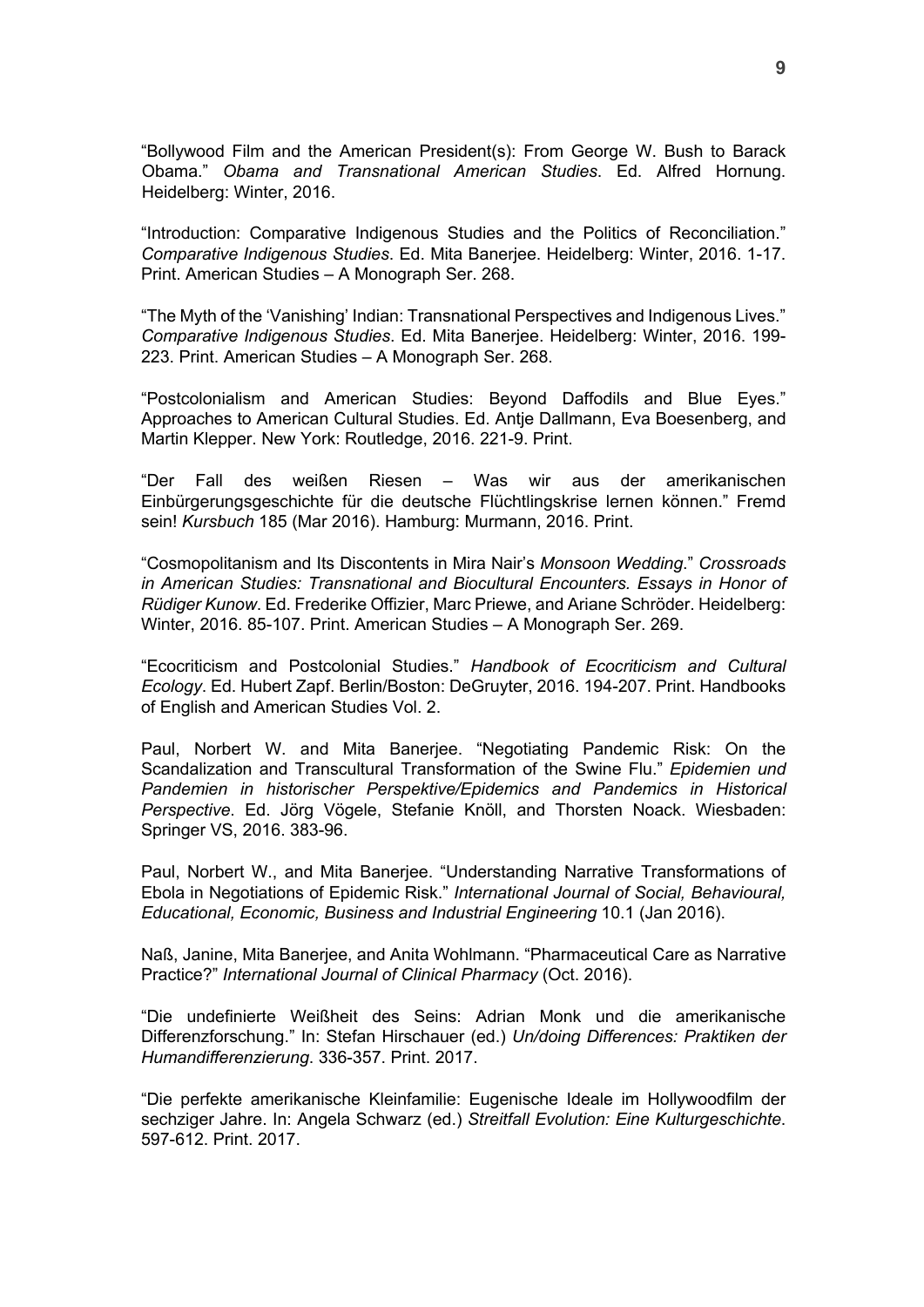"Nuclear Testing and the 'Terra Nullius' Doctrine: From Life Sciences to Life Writing." In: James Arvanitakis and Martin Frederiksson (eds.) *Property, Place and Piracy*. New York: Routledge, 2017. 157-173. Print. 2017.

Banerjee, Mita, Wohlmann, Anita, and Dahm, Ralf. "'Living Autobiographically': Concepts of Aging and Artistic Expression in Painting and Modern Dance." *Journal of Aging Studies* 40 (Jan 2017): 8-15. Print.

Efferth, Thomas, **Banerjee, Mita**, Paul, Norbert W. "Broken Heart, Tako-Tsubo or Stress Cardiomyopathy? Metaphors, Meanings and Their Medical Impact." *International Journal of Cardiology* 230 (Jan 2017): 262-268. Print.

Zimmermann, Ruben, **Banerjee, Mita**, Dahm, Ralf. "Should We Live Forever? Interdisciplinary Perspectives." In: Akademie der Wissenschaften und der Literatur, Mainz (ed.) *Jahrbuch 2016 der Akademie der Wissenschaften und der Literatur, Mainz*. Stuttgart: Franz Steiner, 5-14. Print.

"Race and Citizenship." In: Gerhardt, Christine (ed.) Handbook of the American Novel *of the Nineteenth Century* (Handbooks of English and American Studies 7). Berlin: DeGruyter, 2018. 74-90.

"Blue Hawai'i? Adam Horowitz's Film *Nuclear Savage*." *Border Stories: Narratives of Peace, Conflict and Communication in the 20th and 21st Centuries*. Ed. Beate Greisel, Tanja Konrad, Senta Sanders and Heike Schwartz. Peter Lang, 2018. 103-26.

"Mark Twain: Autobiography of Mark Twain (1870-1910)." *Handbook Autobiography/Autofiction*. Ed. Martina Wagner-Egelhaaf. De Gruyter, 2018. 1658- 1670.

"Life Writing." *Handbook Autobiography/Autofiction*. Ed. Martina Wagner-Egelhaaf. De Gruyter, 2018. 336-341.

"Postcolonialism." *Handbook Autobiography/Autofiction*. Ed. Martina Wagner-Egelhaaf. De Gruyter, 2018. 129-134.

"Die Irrungen und Wirrungen der Mainzer Fastnacht oder: Wie ich ein Kakaopflänzchen wurde." *Zeitschrift für Kulturwissenschaft 2*, 2018, pp. 214-18. Print.

"Biopiracy in India: Seed diversity and the scramble for knowledge." *Phytomedicine,*  2018, DOI: https://doi.org/10.1016/j.phymed.2018.10.017.

"Review." Review of *Mapping South Asia through Contemporary Theater: Essays on the Theatres of India, Pakistan, Bangladesh, Nepal and Sri Lanka, ed.* by Ashis Sengupta, Basingstoke: Palgrave Macmillan, 2014, xviii + 250 pp. In: *Journal of Contemporary Drama in English* 6, ed. by Ute Berns, Clare Wallace, Christina Wald, 2018, p. 414. Print.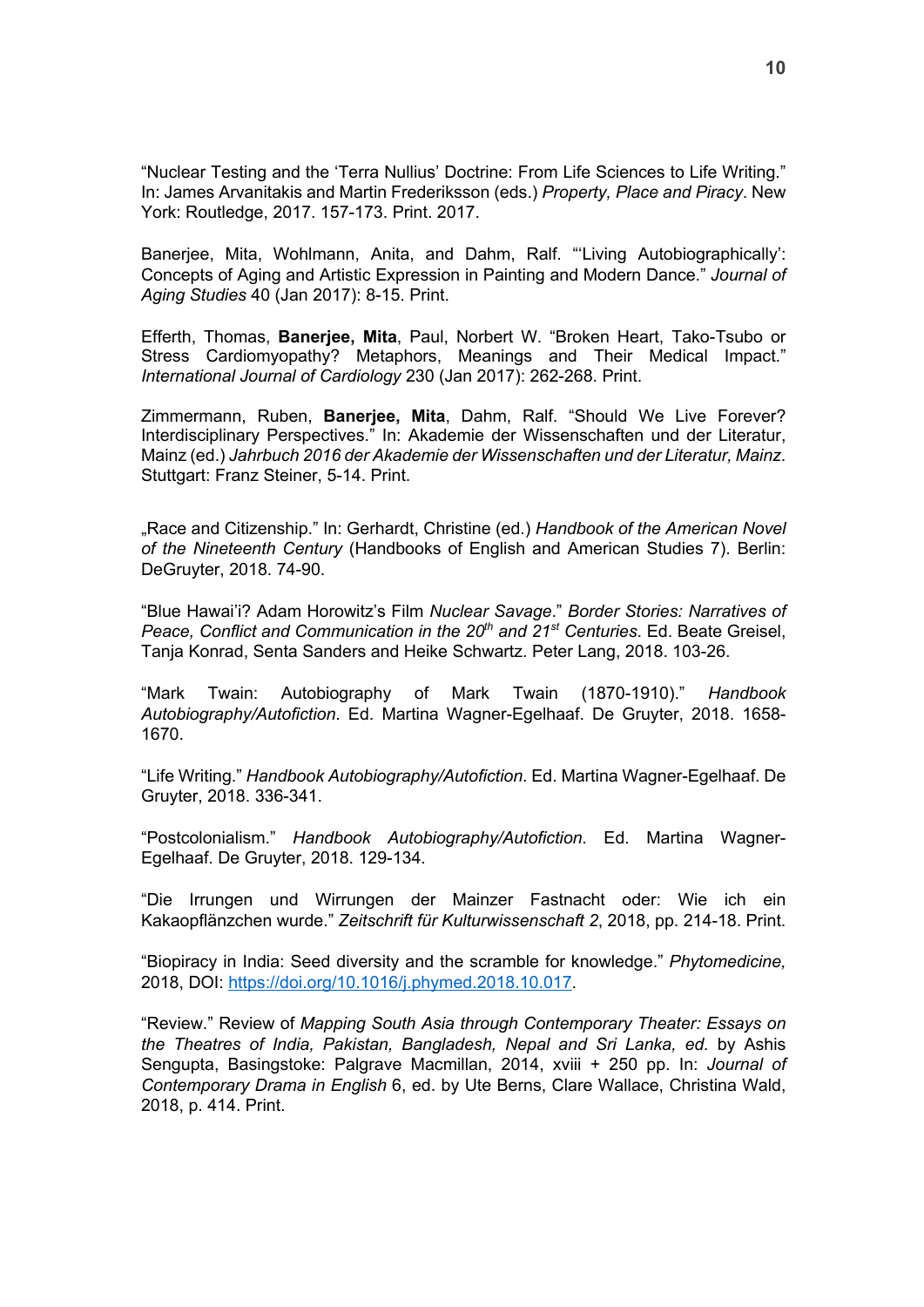Beutel, Manfred E., Katja Böhme, Mita Banerjee, Rüdiger Zwerenz. "Psychodynamic Online Treatment Following Supportive Expressive Therapy (SET): Therapeutic Rationale, Interventions and Treatment Process." *Zeitschrift für Psychosomatische Medizin und Psychotherapie* 2, 2018, 186-97. Print.

Meyer, Oliver, Margarete Imhof, Do Coyle, and Mita Banerjee. "Positive Learning and Pluriliteracies." *Positive Learning in the Age of Information – A Blessing or a Curse?*, ed. by Olga Zlatkin-Troitschanskaia, Gabriel Wittum, and Andreas Dengel, Springer, 2018, pp. 235-66. Print.

"Trauma, Repräsentation und Versöhnung: Life Writing als Form alternativer Wissensproduktion". *Acta Historica Leopoldina* 74, 2018, pp. 11-26.

"Indigenous, Diasporic and Postcolonial Authorship." In: Berensmeyer, Ingo et al. (eds.) *The Cambridge Handbook to Literary Authorship*. Cambridge: Cambridge UP, 2019. 305-23.

Dahm, Ralf, and Mita Banerjee. "How we forgot who discovered DNA: Why it matters how you communicate your results." *Bioessays*.

"Towards a Science of the Self: Autism, Autobiography and Animal Behavior in Temple Grandin's *Animals in Translation." Zeitschrift für Anglistik und Amerikanistik* 67*,* ed. by Anita Wohlmann, 2018, pp. 2-20.

"A Kaleidoscope of Color or the Agony of Race? Barack Obama's *Dreams from My Father.*" *Developing Transnational American Studies*. Ed. Nadja Gernalzick and Heike Spickermann. Heidelberg: Winter, 2019. 161-176.

*"Literature, Simulation and the Path towards Deeper Learning." Frontiers and Advances in Positive Learning in the Age of Information (PLATO).* Ed. Olga Zlatkin-Troitschanskaia. Springer, 2019.

Banerjee, Mita, and Julia Velten. "The Elephant in the Living Room: Centenarians' Autobiographies, Co-Authorship and Narratives of Extreme Longevity." *Journal of Aging Studies* 2020.

"A Kaleidoscope of Color or the Agony of Race? Barack Obama's *Dreams from My Father.*" *Journal of Transnational American Studies* 10.2 (2019/20).

Banerjee, Mita, Olga Troitschanskaia, and Jochen Roeper. Frontiers in Education. ###.

"'Life Is So Good": Centenarians' Autobiographies between the Promise of Immortality and the Specter of Death." *Omega: Journal of Death and Dying*. (in print).

"White by Law", White by Literature: Naturalization and the Constructedness of Race in the Literature of American Naturalism." *Race in American Literature and Culture*. Ed. John Ernest. Cambridge UP, 2021.